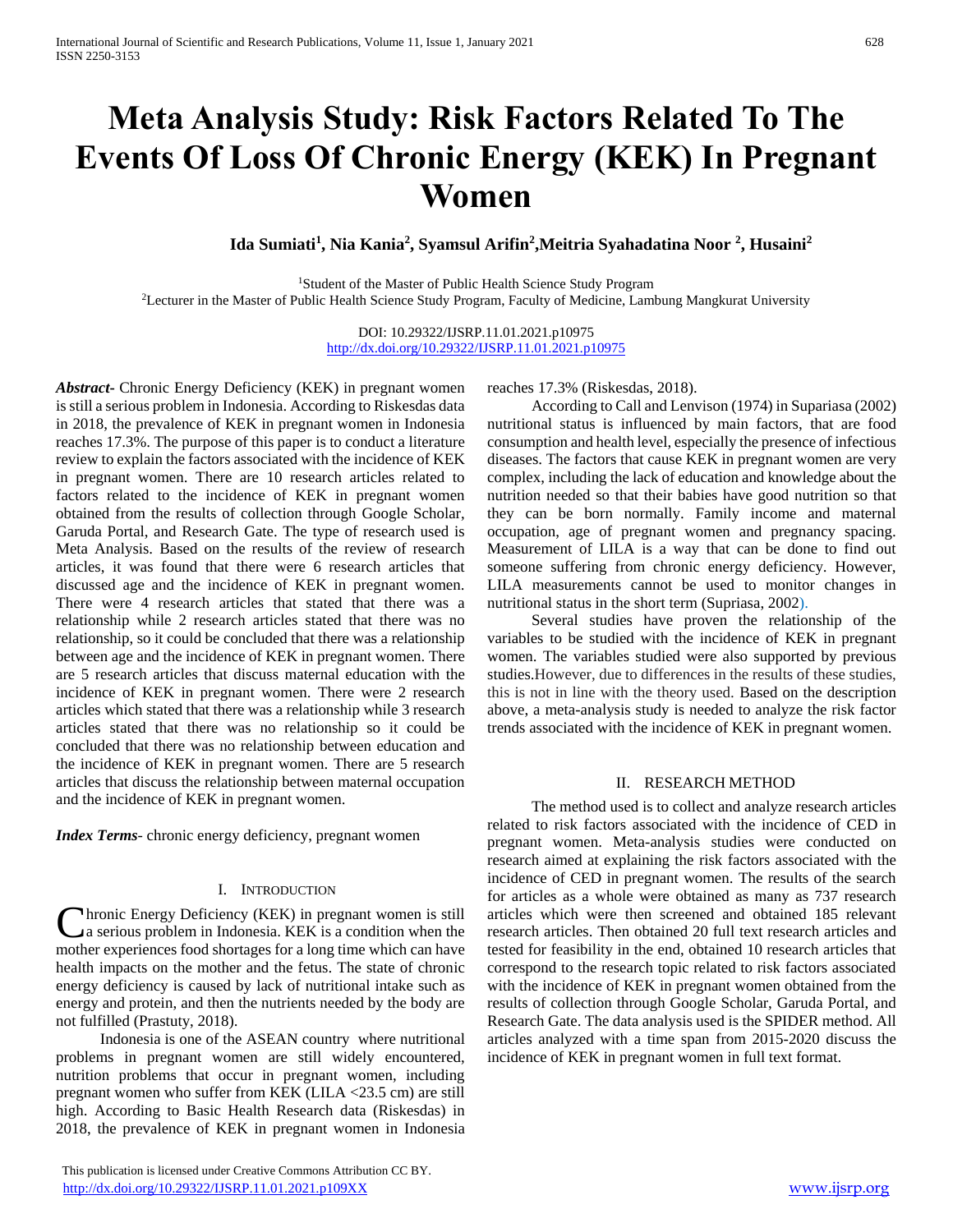#### III. RESULTS AND DISCUSSION

The results of the journal data synthesis that have been reviewed will be discussed in terms of similarities between journals, inequality and giving views on the results of research. This discussion will be discussed below:

#### 1) Similarity

The similarities discussed in this section explain that There is a relationship between the independent variable and the dependent variable, that are the age variable found similarities in research results, that are exist relationship between age and the incidence of KEK in pregnant women discussed in research articles Triatmaja (2017), Ernawati (2018), and Andriani (2019). Then in Andini's research (2020), Tejayanti (2019), and Nurdin (2018) also statedthere is a relationship between age and the incidence of KEK in pregnant women. In the variable level of mother's education there is also a relationship with the incidence of KEK in pregnant womenwhich is discussed in the research articles of Andini (2020) Ervinawati (2018), and Tejayanti (2019). As for the research, Nurdin (2018) also statedthere is a relationship between the mother's education level and the incidence of KEK in pregnant women. In the variable of mother's work, there is also a relationshipwith the incidence of KEK in pregnant women which is discussed in in research articles by Mahirawati (2014), Ernawati (2018), and Andini (2020).

#### 2) Inequality

The inequalities discussed in this section make it clear that they are not There is a relationship between the independent variable and the dependent variable, that are the age variable It was found that the inequality of the research results showed that there was no relationship between age and the incidence of KEK in pregnant women discussed in the research of Najwa (2020), and Ervinawati (2018). At the education level variable, there are also articles that state there is no relationship discussed in the research articles of Triatmaja (2017), Mahirawati (2014), and Indriany (2014). As for the variable of maternal occupation, there is also research which states that there is no relationship discussed in the research article, Najwa (2020), and Indriany (2014).

3) Gives A View

The view of researchers towards journals that have been reviewed is that when viewed from the writing of research articles that have been reviewed as a whole it is quite good. As for the variables studied, the research articles that were reviewed were in accordance with the inclusion criteria determined by the researcher. In addition, most of the research results that have been found indicate that the variables of age, mother's education and maternal occupation are risk factors for the incidence of KEK in pregnant women and overall these variables are related to the incidence of KEK in pregnant women.

## IV. DISCUSSION

According to Call and Lenvison (1974) the nutritional status of a person or society is influenced by two main factors, that are food consumption and health level, especially the presence of infectious diseases. Both factors are direct causes. Meanwhile, the

indirect causes are the addiction of nutrients in food, the presence or absence of feeding outside the family, people's purchasing power, food habits, health care, and the physical and social environment (Supapai, 2002).

Then in the theory of UNICEF (1998) the factors that cause chronic energy deficiency problems that occur in pregnant women are divided into two, that are direct and indirect causes. One of the direct causes of chronic energy deficiency pregnant women is insufficient nutritional consumption and infectious diseases, while the indirect causes are lack of knowledge, education, insufficient food supply, inadequate parenting, and inadequate environmental health and health services. inadequate (UNICEF, 1998). The results of a review of research articles based on variables are as follows:

#### **1. The relationship between age and the incidence of KEK in pregnant women**

Based on the results of the study, there were 8 research articles that discussed age. A total of 6 research articles (75%) stated that there is a relationship between age and the incidence of KEK in pregnant women. Meanwhile, 2 research articles (25%) stated that age did not correlate with the incidence of KEK in pregnant women.

Based on the results of a review of 8 research articles, there are 6 research articles which state that age is related to the incidence of KEK in pregnant women, where most of the research results state that respondents have an age above 35 years, which age is at risk of pregnancy. Meanwhile, 2 research articles stated that there was no relationship because the overall results of the study stated that the age of the respondents studied was not at risk for the incidence of KEK. Thus it can be concluded that the tendency of the results is more to the relationship between age and the incidence of KEK in pregnant women because if the pregnant age is more than 35 years, the pregnancy is very risky with the incidence of CED

### **2. Relationship between mother's education with the incidence of KEK in pregnant women**

Based on the results of the study, there were 7 research articles that discussed maternal education. As many as 4 research articles (57.1%) stated that there was a relationship between maternal education and the incidence of KEK in pregnant women. While 3 research articles (42.9%) stated that there was no relationship between maternal education and the incidence of KEK in pregnant women.

Based on the results of a review of the 7 research articles, there are 4 research articles which state that maternal education is related to the incidence of KEK in pregnant women where the results of the study state that most respondents have low education. This is because education affects the diet of pregnant women, a higher level of education is expected to have better knowledge or information about nutrition so that they can meet their nutritional intake. Meanwhile, 3 research articles stated that there was no relationship between education and the incidence of KEK in pregnant women because the overall results of the study stated that the respondents' education was high. Thus it can be concluded that the trend of the results is more to no relationship between maternal education and the incidence of KEK in pregnant women because mothers who have higher education are expected to have high knowledge related to good eating patterns so that mothers can apply a good diet in daily life. -day. A good diet will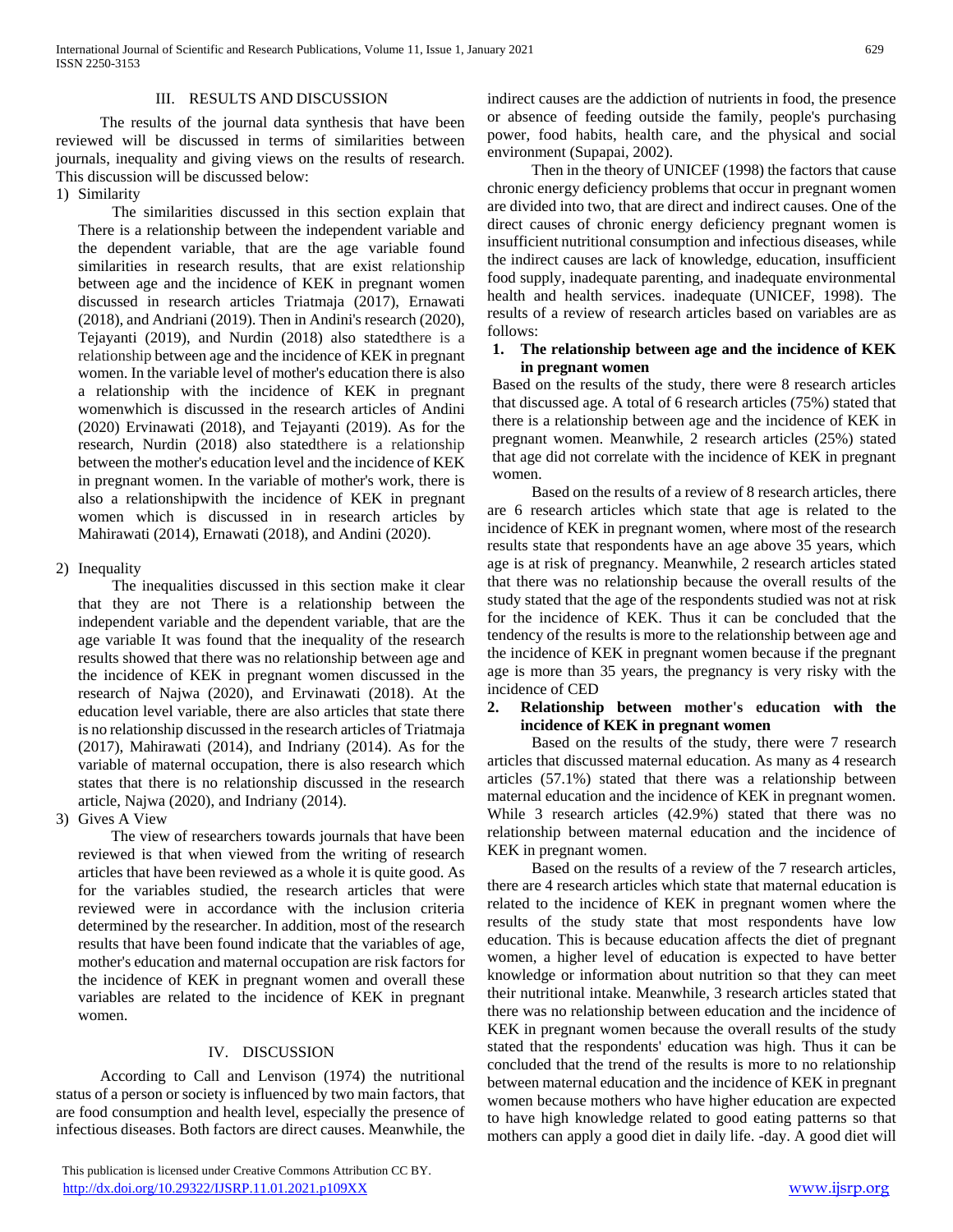support the realization of a good nutritional status.

## **3. Relationship between mother's job with the incidence of KEK in pregnant women**

Based on the results of the study, there were 5 research articles that discussed maternal work. As many as 3 research articles (60%) stated that there was a relationship between maternal occupation and the incidence of KEK in pregnant women. Meanwhile, 2 research articles (40%) stated that there was no relationship between maternal occupation and the incidence of KEK in pregnant women.

Based on the results of a review of the 5 research articles, there are 3 research articles which state that maternal occupation is related to the incidence of KEK in pregnant women where the results of the study state that most of the respondents work which one working mothers will feel more stressed, have irregular lifestyles and eating patterns so it is not impossible if mothers can be at risk of chronic energy deficiency.Meanwhile, 2 research articles stated that there was no relationship between maternal occupation and the incidence of KEK in pregnant women because the results of the overall study stated that most respondents did not work. Thus it can be concluded that the trend of results is more to the relationship between maternal occupation and the incidence of KEK in pregnant women because working mothers have a risk of experiencing KEK incidence in pregnant women.

### V. CONCLUSION

From the meta-analysis study it can be concluded that the risk factors are associated with the incidence of CED in pregnant women. Based on the results of the review that has been carried out, it can be concluded that as follows:

- 1. In the variable age with the incidence of KEK in pregnant women, the result is that There are 6 research articles (75%) stating that there is a relationship between age and the incidence of KEK in pregnant women. Meanwhile, 2 research articles (25%) stated that there was no relationship between age and the incidence of KEK in pregnant women. The trend that can be concluded is that there is a relationship between age and the incidence of KEK in pregnant women.
- 2. In the variable of maternal education with the incidence of KEK in pregnant women, the results are There are 4 research articles (57.1%) stating that there is a relationship between maternal education and the incidence of KEK in pregnant women. Meanwhile, 3 research articles (42.9%) stated that there was no relationship between maternal education and the incidence of KEK in pregnant women. The trend that can be concluded is that there is a relationship between maternal education and the incidence of KEK in pregnant women.
- 3. In the variable of maternal occupation with the incidence of KEK in pregnant women, the result is that There are 5 research articles that discuss maternal work. As many as 3 research articles (60%) stated that there was a relationship between maternal occupation and the incidence of KEK in pregnant women. Meanwhile, 2 research articles (40%) stated that there was no relationship between maternal

occupation and the incidence of KEK in pregnant women. The trend that can be concluded is that there is a relationship between maternal occupation and the incidence of KEK in pregnant women

#### **REFERENCES**

- [1] Adriani dan Susilawati. 2019. Kejadian kekurangan energi kronik (KEK) pada ibu hamil. Jurnal Kesehatan. 10(3): 220-227.
- [2] Andini FR. 2020. Hubungan Faktor Sosio Ekonomi Dan Usia Kehamilan Dengan Kejadian Kekurangan Energi Kronis Pada Ibu Hamil Di Puskesmas Prambontergayang Kabupaten Tuban. Jurnal Armeta Nutritions. 1(1): 218- 224.
- [3] Ervinawati. Aslis WH, Nurlisis. 2018. Determinan Kekurangan Energi Kronis (KEK) Ibu Hamil Di Puskesmas Lubuk Muda. Jurnal Kesehatan Komunitas. 4(3): 120-125.
- [4] Indriany, Siti H, Bunga AP. 2014. Tingkat Sosial Ekonomi Tidak Berhubungan Dengan Kurang Energi Kronis (KEK) Pada Ibu Hamil. Jurnal Gizi dan Dietetik Indonesia. 2(3): 116-125.
- [5] Mahirawati. 2014. Faktor-Faktor Yang Berhubungan Dengan Kekurangan Energi Kronis (Kek) Pada Ibu Hamil Di Kecamatan Kamoning Dan Tambelangan, Kabupaten Sampang, Jawa Timur (2014). Jurnal Buletin Penelitian Sistem Kesehatan. 17( 2): 193-202.
- [6] Najwa dkk. 2020. Energy Deficiency In Pregnant Women In The Working Area Of Sungai Jingah Public Health Center Banjarmasin 2019. Indian Journal of Public Health Research & Development. 11(6): 1284-1289.
- [7] Pastuty R, Rochman KM, Teti H. 2018. Efektifitas program pemberian makanan tambahan – pemulihan pada ibu hamil kurang energi kronik di Kota Palembang. Jurnal ilmu kesehatan masyarakat. 9(3): 179-188.
- [8] Riset Kesehatan Dasar Nasional Indonesia. 2018. Kementerian Kesehatan Republik Indonesia.
- [9] Supariasa I, Bakri B, dan Fajar I. 2002. Penilaian status gizi. Jakarta: Penerbit Buku Kedokteran EGC
- [10] Triatmaja N.T, Oktovina R.I, Ahmad H. 2018. Determinan masalah gizi kurang (status kurang energi kronis) pada ibu menyusui berdasarkan aspek individu dari rumah tangga di Kota Kediri. Jurnal Wiyata. 5(2): 69-76.
- [11] UNICEF. Preventing Iron Defisiency in Women and Children : Background and Consensus on Key Technical Issues and Resource for Advocacy, Planning and Implementing National Programs. Canada : International Nutrition Foundation (INF). 1998

#### AUTHORS

**First Author** – Ida Sumiati, Student of the Master of Public Health Science Study Program

**Second Author** – Nia Kania, Lecturer in the Master of Public Health Science Study Program, Faculty of Medicine, Lambung Mangkurat University

**Third Author** – Syamsul Arifin, Lecturer in the Master of Public Health Science Study Program, Faculty of Medicine, Lambung Mangkurat University

**Fifth Author** – Meitria Syahadatina Noor, Lecturer in the Master of Public Health Science Study Program, Faculty of Medicine, Lambung Mangkurat University

**Sixth Author** – Husaini, Lecturer in the Master of Public Health Science Study Program, Faculty of Medicine, Lambung Mangkurat University